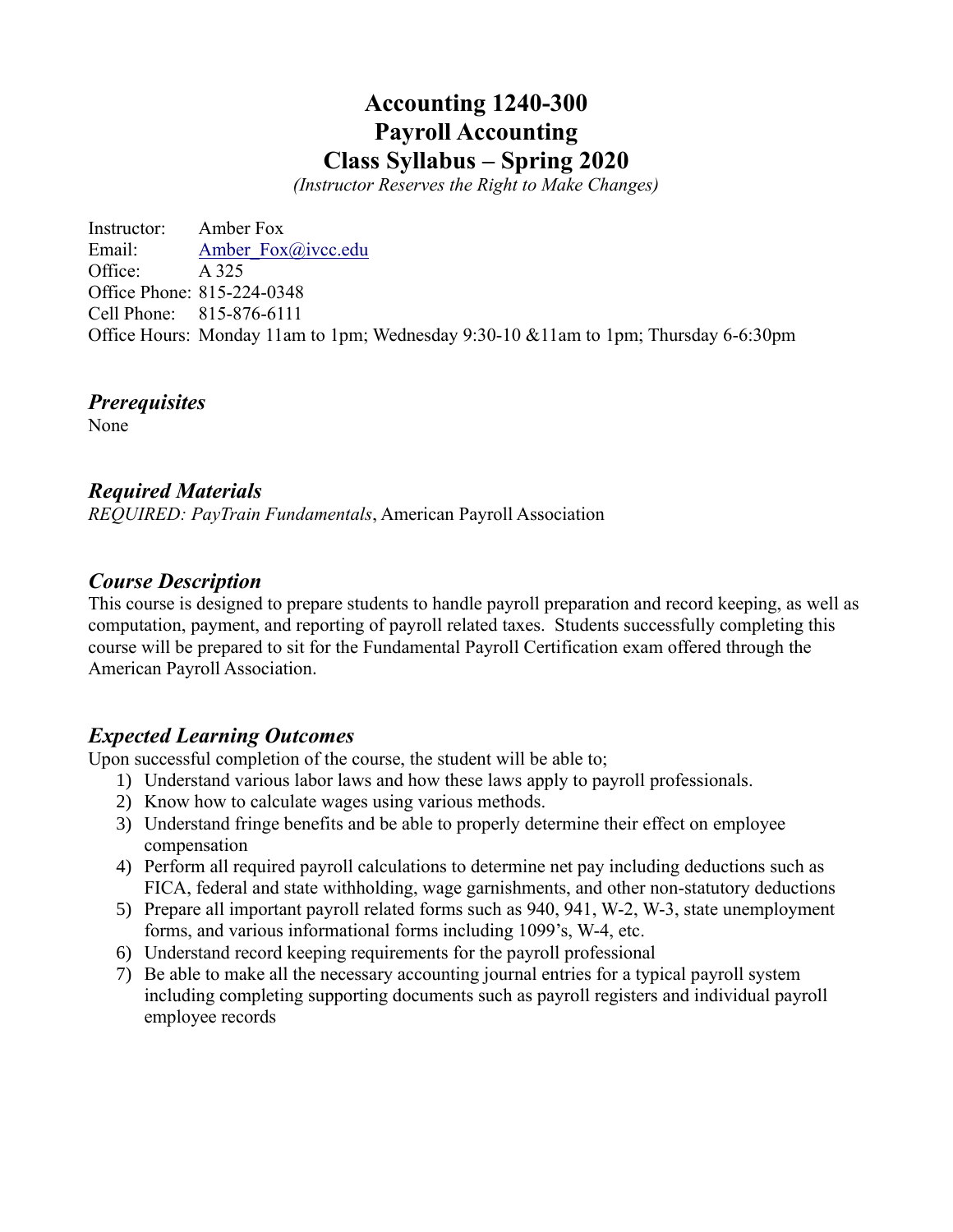### *Grading and Assessment of Student Learning*

|   | <b>GRADING</b> |                                  | <b>BREAKDOWN</b>           |           |
|---|----------------|----------------------------------|----------------------------|-----------|
| A | $90 - 100$     | $1,675 - 1,861$ points Exams (4) |                            | $700$ pts |
| В | 80-89          | $1,489 - 1,674$                  | Homework Assignments (5)   | $727$ pts |
|   | 70-79          | $1,303 - 1,488$                  | Learn Payroll Quizzes (10) | 134 pts   |
| D | 60-69          | $1,117-1,302$                    | Payroll Project            | $300$ pts |
| F | $0-59$         | Less than $1,116$                | <b>Total Points</b>        | 1,861     |

### *Structure of the Class*

We have a limited amount of time in which to cover a great deal of information; therefore, we will try to stick to our schedule and cover the material in an organized fashion.

Class time will focus mainly on covering the required material for the Fundamentals of Payroll exam administered through the American Payroll Association. During certain portions of the class you will be asked to log onto your LearnPayroll account and complete various quizzes and assignments after we have finished covering that material in class. I will also supplement the APA material with additional payroll accounting tasks for which you will be assigned specific homework problems.

I encourage you to ask questions as we go along. Your participation will be of benefit not only to you but also to your fellow students as it is an aid in overall learning process.

### *Attendance Policy*

You are expected to attend class regularly. It is imperative that you attend class as much as possible in order to improve your chances of success in this course.

This class will have 13 total class meetings with 11 prior to the withdrawal date and another 2 beyond that. **You may not have more than 2 unexcused absences for any reason during the semester. If you have excessive unexcused absences, the instructor reserves the right to withdraw you from class without prior notification. Any borderline grades will be negatively affected by excessive absences.**

### *Classroom Rules*

A few rules for the classroom:

- 1) ALL cell phones are to be OFF (not vibrate) and PUT AWAY during class. You may check messages during our break.
- 2) Professionalism Is an important part of the business world and is demanded of those who choose accounting as their career. Part of the learning process involves understanding what is expected of you in class including your behavior and attitudes towards your instructor and fellow students. As part of this class you will be required to be respectful of others, to show courtesy, and to conduct yourself in a professional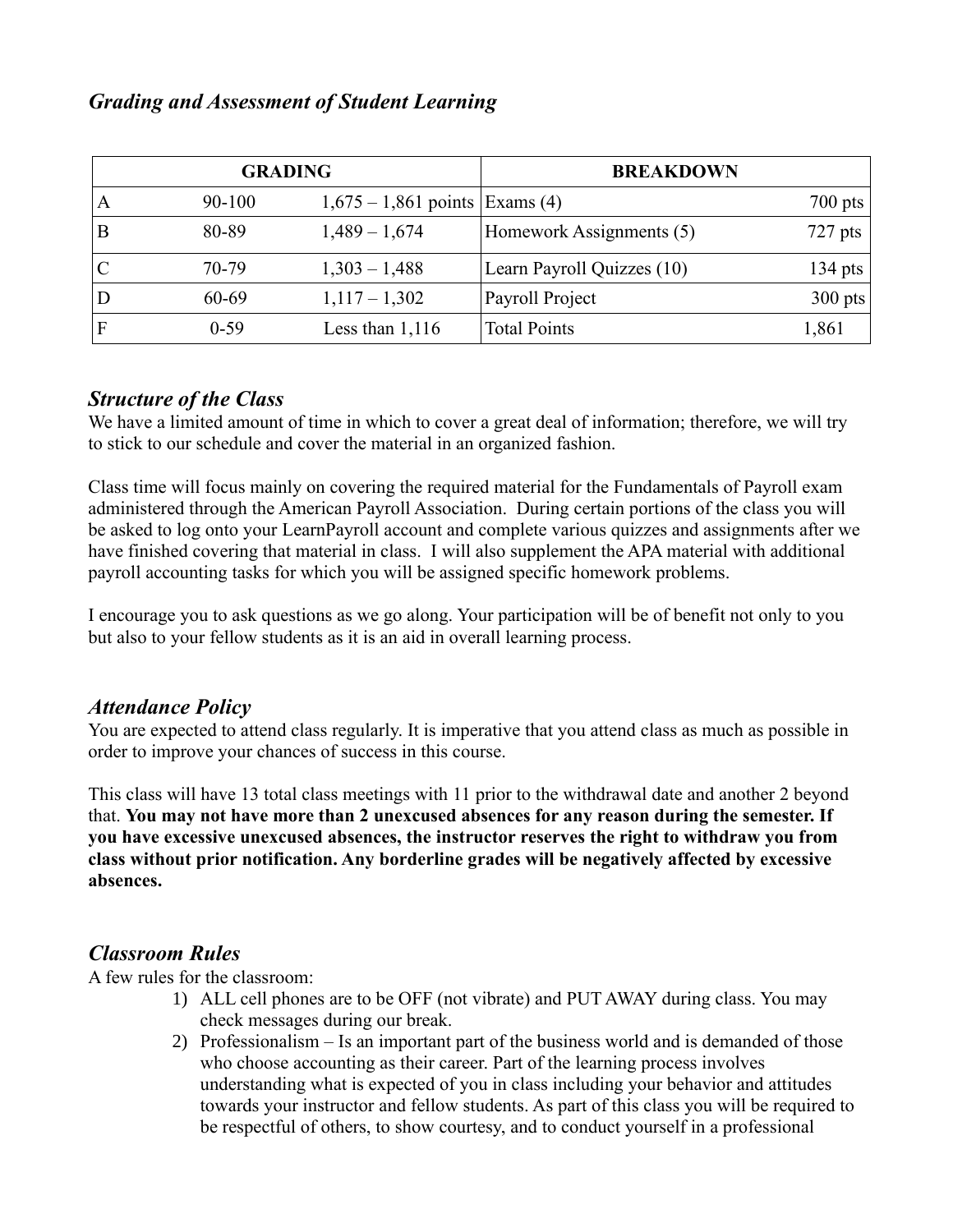manner.

3) Promptness – You are expected to be in class and in your seat ON TIME. If you arrive late is it a distraction to others in the class. I reserve the right to ask you to leave if you continue to arrive late.

### *Instructor Expectations*

You should spend the bulk of your time carefully going over the 10 modules as presented in your two workbooks provided by the American Payroll Association. After carefully studying each section, the student should then use the online learning platform, "LearnPayroll" where quizzes, exams, and study aids are provided to help you absorb the material. In addition, the student should work, then re-work all of the study aids until achieving 100% or as close as possible on the assessments within the LearnPayroll system.

**You should expect to spend 4 – 6 hours per week studying the textbook and working on the LearnPayroll system as well as your assignments as assigned by your instructor.** Individual time requirements will vary on the student's ability.

You will be expected to read the chapter and do the homework assignments **BEFORE** we review them in class.

To be successful you should:

- 1) Read the chapter quickly to get a "feel" of the material
- 2) Re-read the chapter a second time much more slowly highlighting specific areas that the author is covering
- 3) Make a note card or other study aid to help commit certain concepts to memory
- 4) Work the problems as assigned. Working and reworking problems will help develop the skill sets necessary to apply the concepts
- 5) Review the solutions to the material assigned. Rework any problems you struggled with.
- 6) IF YOU ARE HAVING PROBLEMS, MAKE AN APPOINTMENT TO SEE ME, I CANNOT HELP YOU IF YOU DO NOT ASK FOR HELP

### *Assessment Guidelines*

#### **Homework Assignments**

I have supplemented the material covered by the APA with (5) assignments covering various specific payroll functions and areas of importance. While much of the material in these assignments are covered through the APA workbooks, I will occasionally be handing out study material not covered in your APA workbooks and lecturing separately on this additional material in class. It is imperative that you attend classes regularly so as to not miss any of this "extra" material. Each assignment will be due according to the schedule attached. See separate instructions under the file entitled "**Course Calendar**" under Course Information in Blackboard for a summary of all of your assignments and the due dates.

#### **LearnPayroll Quizzes**

You will be required to complete all quizzes and other supplemental assignments as outlined in the LearnPayroll online software. The assignments are divided among the 10 modules that align with your APA workbooks. The total of all of these assignments will be worth 134 points and are due according to the schedule attached. The specific due dates can be found under the file mentioned above entitled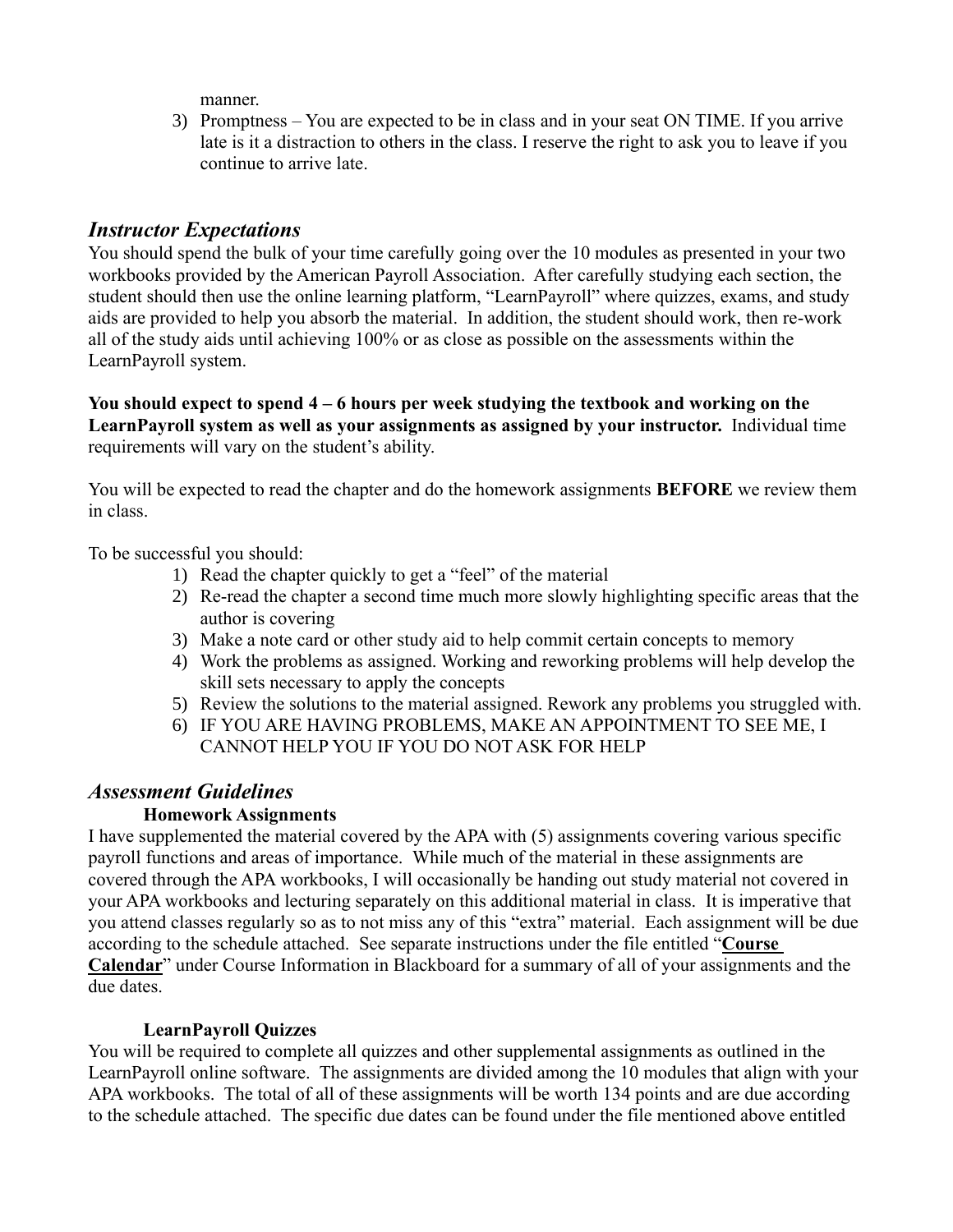#### "**Course Calendar**".

#### **Comprehensive Payroll Project**

You will be required to complete a comprehensive payroll project that will cover all important aspects of payroll accounting. The due date for this project is 04-16-2020 and will be worth 300 points.

#### **Exams**

There will be four exams totaling 700 points. Exam number 4 will be comprehensive in nature covering all course modules.

| Exam #1   | Modules $1, 2, 3$   | 150 points |
|-----------|---------------------|------------|
| Exam $#2$ | Modules $4, 5, 6$   | 150 points |
| Exam $#3$ | Modules 7, 8, 9, 10 | 150 points |
| Exam $#4$ | Modules 1-10        | 250 points |

You will be able to use a calculator ONLY for the exams, no other notes or materials. Acceptable calculators are those that do not have communication, camera, or memory capabilities. As such cell phones WILL NOT be allowed! A cell phone out during an exam will be grounds for a 0 on that exam!

I will inform the class of the exam make-up prior to the exam. For instance, if the exam contains multiple choice, matching, fill-in-the-blank, essay, or problems. Each exam will be taken during our regularly scheduled class time.

### *Late Submission Policy*

All assignments are due according to the course schedule, unless otherwise specified by the instructor. Late work will not be accepted and will be given a 0.

Work may be submitted early.

Exams are to be taken in class as specified in the Course Schedule. There will not be any makeup tests **unless the student contacts the instructor before the date and time of the exam. If the student does not contact the instructor before this date, they will receive a zero!** 

If the student should contact the instructor prior to class time on the date of the exam with a legitimate reason (as determined by the instructor) as to why they cannot take the test during the scheduled time, an alternative time will be arranged. This will be done only under extreme circumstances. Proof of circumstance may be requested by the instructor. If you will miss a scheduled exam you must make an appointment with the Assessment Center for the exam to be made-up. It must be made up within 3 days of the original exam date. I reserve the right to change the original exam prior to a make-up being given.

Should the student know in advance that they will not be able to take an exam during the allotted week; the student should contact the instructor right away so that the exam can be taken in advance.

# *Extra Credit Policy*

Extra credit will be rewarded based on the student's score on the post-test in LearnPayroll which will be taken in class according to the course calendar.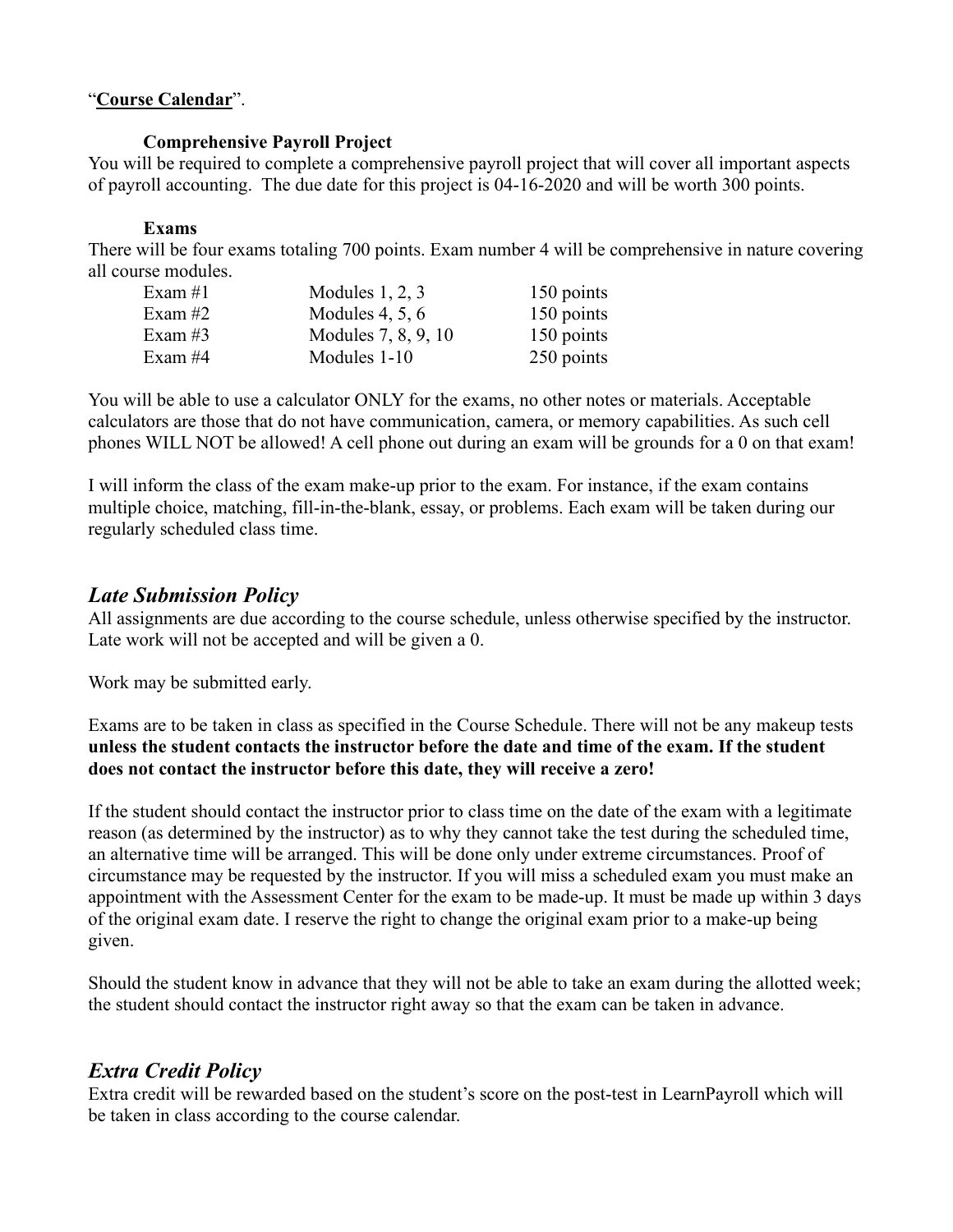| Post-Test Score  | Extra Credit Points |
|------------------|---------------------|
| 90% or higher    | 30 points           |
| $80 - 89\%$      | 20                  |
| $70 - 79\%$      | 10                  |
| Less than $70\%$ |                     |

# *Plagiarism and Cheating Policy*

Plagiarism involves using another person's exact words or thoughts without citing the source in your work. Plagiarism is therefore an illegal act that constitutes a type of theft from another individual. Such actions are not tolerated in the business world and will not be tolerated in class. Whenever exact quotes are used, citing the source of the original material is required. Illinois Valley Community College prohibits plagiarism in any form. Students found plagiarizing or cheating in any way will result in a 0 for that particular assignment. Should there be a repeat offense the student will be brought to the attention of the Department Dean and subject to disciplinary actions as determined by the college.

### *Special Needs*

This course is designed to support a diversity of learners. My hope is to create a safe environment for all students. If you want to discuss your learning experience, please talk to me as early in the term as possible. If you know you have, or suspect you have a disability (learning disability, physical disability, or psychiatric disability such as anxiety, depression, bipolar disorder, AD/HD, post-traumatic stress, or others) for which you may need accommodations, please contact the Disability Services Office in B204. Tina Hardy [tina\\_hardy@ivcc.edu,](mailto:tina_hardy@ivcc.edu) 224-0284 or Valorie Smith valorie smith@ivcc.edu, 224-0634 work in that office and can help determine if you are eligible for support*.*

### *Withdrawal Policy and Financial Aid*

You may be withdrawn from the class in one of two ways:

Instructor Initiated – Based on the attendance requirement outlined above, I reserve the right to withdraw a student from class without prior notification.

Student Initiated – Effective Summer 2011, students will have the ability to initiate a withdrawal from classes. By completing the form in the Records Office or at [www.ivcc.edu/withdraw,](http://www.ivcc.edu/withdraw) the student is authorizing IVCC to remove him/her from the course. Entering the student ID number serves as the student's electronic signature. **IVCC has the right to rescind a withdrawal in cases of academic dishonesty or at the instructor's discretion.**

Students should be aware of the impact of a withdrawal on full-time status for insurance purposes and for financial aid. It is highly recommended that students meet with their instructor or with a counselor before withdrawing from a class to discuss if a withdrawal is the best course of action for that particular student. **The last day to withdraw for this class is April 7, 2020.** 

**Do not assume that the instructor will drop the student prior to the withdrawal date based on attendance or grades. It is the responsibility of the student to drop themselves if they decide to stop attending. Any student who has not withdrawn from the class after this date will receive a letter grade!**

#### *Communicating with the Instructor*

The instructor's contact information is listed above. You may contact me by phone, in person or email. I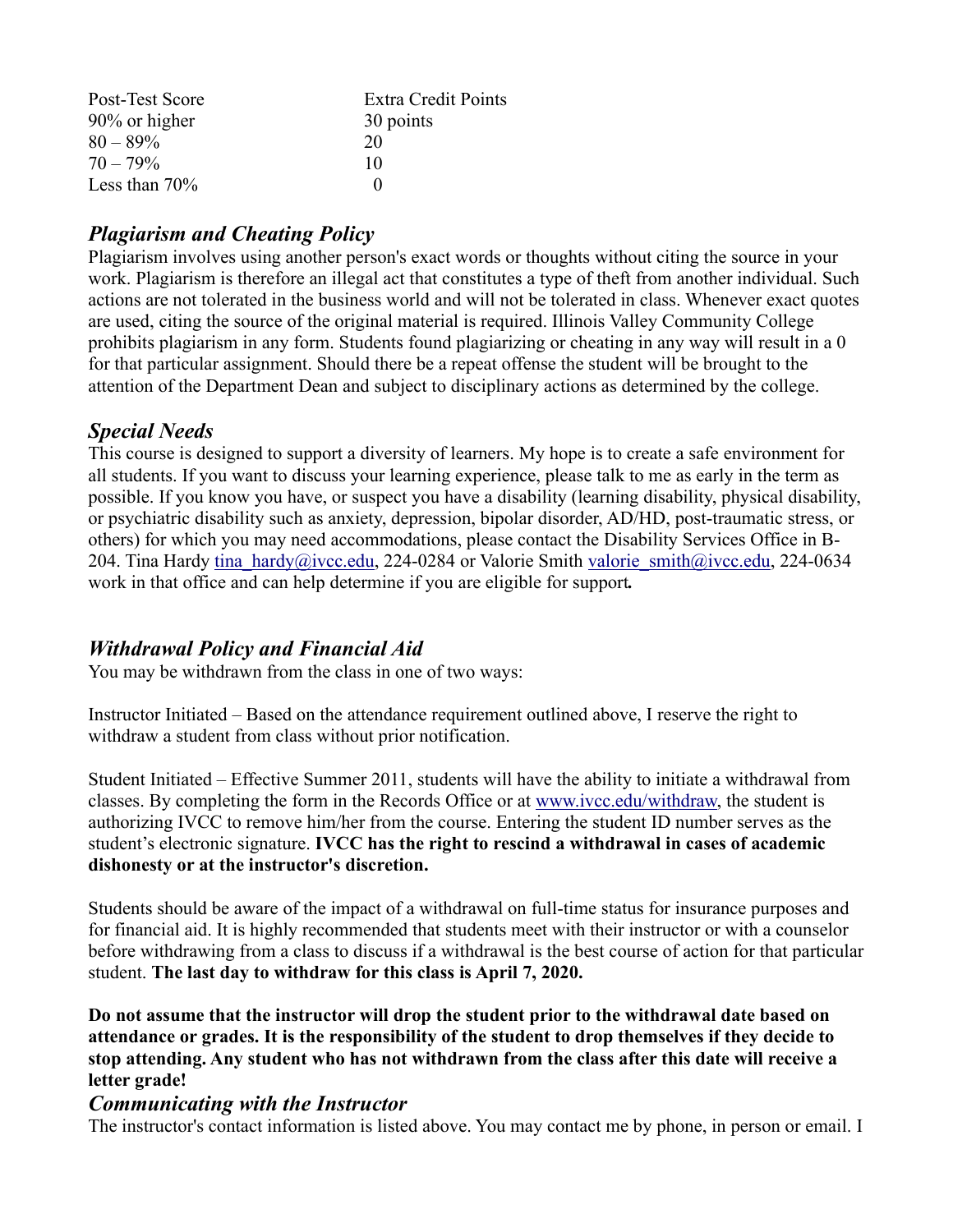only respond to emails, calls, texts between the hours of 8AM and 8PM. Any communication received within this time period will be answered as soon as possible or within 24 hours. When contacting the instructor using email, be sure to place your full name in the subject line along with your class number and section.

# *Student Email*

Should I need to communicate with the class I will send an email to your IVCC account. You are responsible for checking your IVCC email frequently. For information on accessing this account, go to [www.ivcc.edu/studenthelpdesk.aspx?id=16712.](http://www.ivcc.edu/studenthelpdesk.aspx?id=16712)

# *Online Requirements*

### **Blackboard**

All materials, communication, grades, course documents, and so on will be provided for you though Blackboard. Your instructor will enroll you in your Blackboard class based on the class roster.

**Please be sure to check Blackboard each day for announcements from your instructor concerning all important information for this class.** Also, be sure to verify that your student email account is working. Important announcements may also be emailed to you through Blackboard by your instructor. It is the student's responsibility to ensure that their student email is correct and working properly.

To log in the First Time:

- 1) Go to [http://ivcc.blackboard.com](http://ivcc.blackboard.com/)
- 2) Follow the instructions

### **LearnPayroll**

Per the instructions above, you will be required to complete certain assignments using this online platform. It is your responsibility to register and monitor your use of this online system.

For any technical issues regarding this system, please contact technical support. Your instructor cannot troubleshoot technical problems with this system.

#### **GENERAL TECHNICAL ASSISTANCE**

The center provides individualized academic assistance to all students utilizing computer technology. The Help Desk Support Staff provides assistance to students in person, on the phone, and via e-mail.

Phone: 815-224-0318 Location: D201 Email: [shd@ivcc.edu](mailto:shd@ivcc.edu) Web Page: <https://www.ivcc.edu/studenthelpdesk/>

If you need assistance with communication tools or software issues, contact our staff. If you are having trouble with your computer, you will need to contact the manufacturer or the store where you bought it. If you are having trouble with your Internet connection, you should contact your Internet Service Provider (ISP).

IVCC has set up a "Student Technology Guide" for your convenience that includes directions for